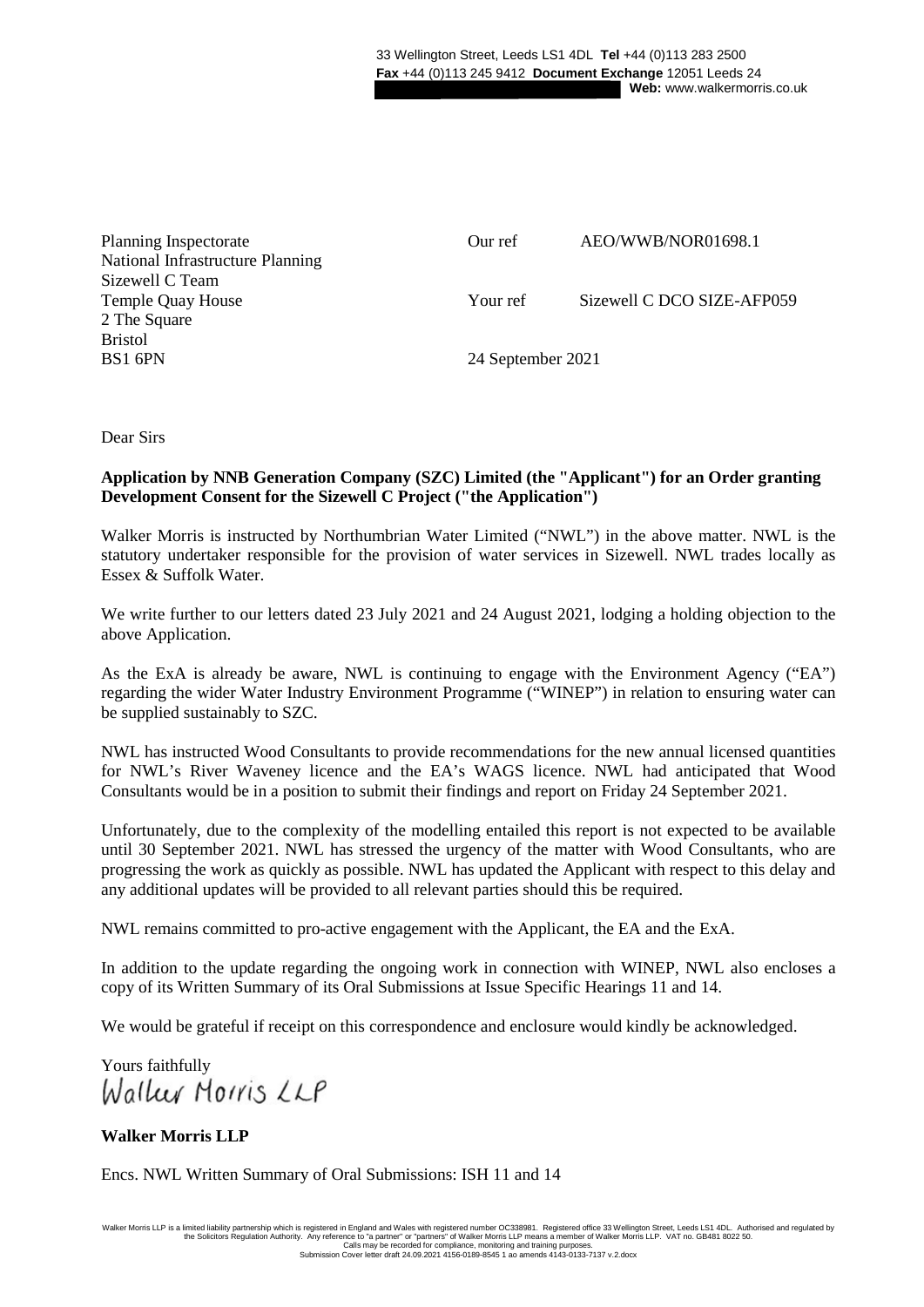# **Issue Specific Hearings 11 and 14 Written Summary of Oral Submissions on behalf of Northumbrian Water Limited**  [Agenda Item 2 at both ISH]

- 1. This is a written summary of the oral submissions made on behalf of Northumbrian Water Limited ("NWL") at the Issue Specific Hearing ("ISH") 11, held on 14 September 2021 and ISH 14, held on 17 September 2021.
- 2. These submissions do not repeat and should be read alongside the letters written by Walker Morris ("WM") on behalf of NWL dated 23 July 2021 [REP 5-257], 24 August 2021 [REP 7-257] and 3 September 2021 [REP 7-147] and the Technical Note dated 10 September 2021 [AS 413].

# **Current Proposed Infrastructure Solution**

- 3. There is an inadequacy of the water resource in the Blyth Water Resource Zone ("BWRZ"), so the current proposed infrastructure solution ("CPIS") is to construct a new pipeline to supply water from the Northern Central WRZ ("NCWRZ").
- 4. The NCWRZ relies on abstraction from the River Waveney and the associated Waveney Augmentation Groundwater Scheme ("WAGS"). If there is sufficient water supply in the NCWRZ then it is common ground with the Applicant ("SZC") that the CPIS would be adequate to meet the needs of the Plant without compromising the ability of NWL to meet its other statutory obligations.
- 5. So, the existing headroom under the existing licences (after other customer demands are met) should be sufficient to meet all probable future obligations on NWL under the Water Industry Act 1991 ("the WIA") and would therefore enable the necessary supply to the Plant (hence the CPIS). However, the WAGS abstraction licence has always been the subject of Water Industry National Environment Programme (WINEP) investigations and so a mains water supply to the Plant was always subject to the investigation concluding that WAGS could support forecast demand.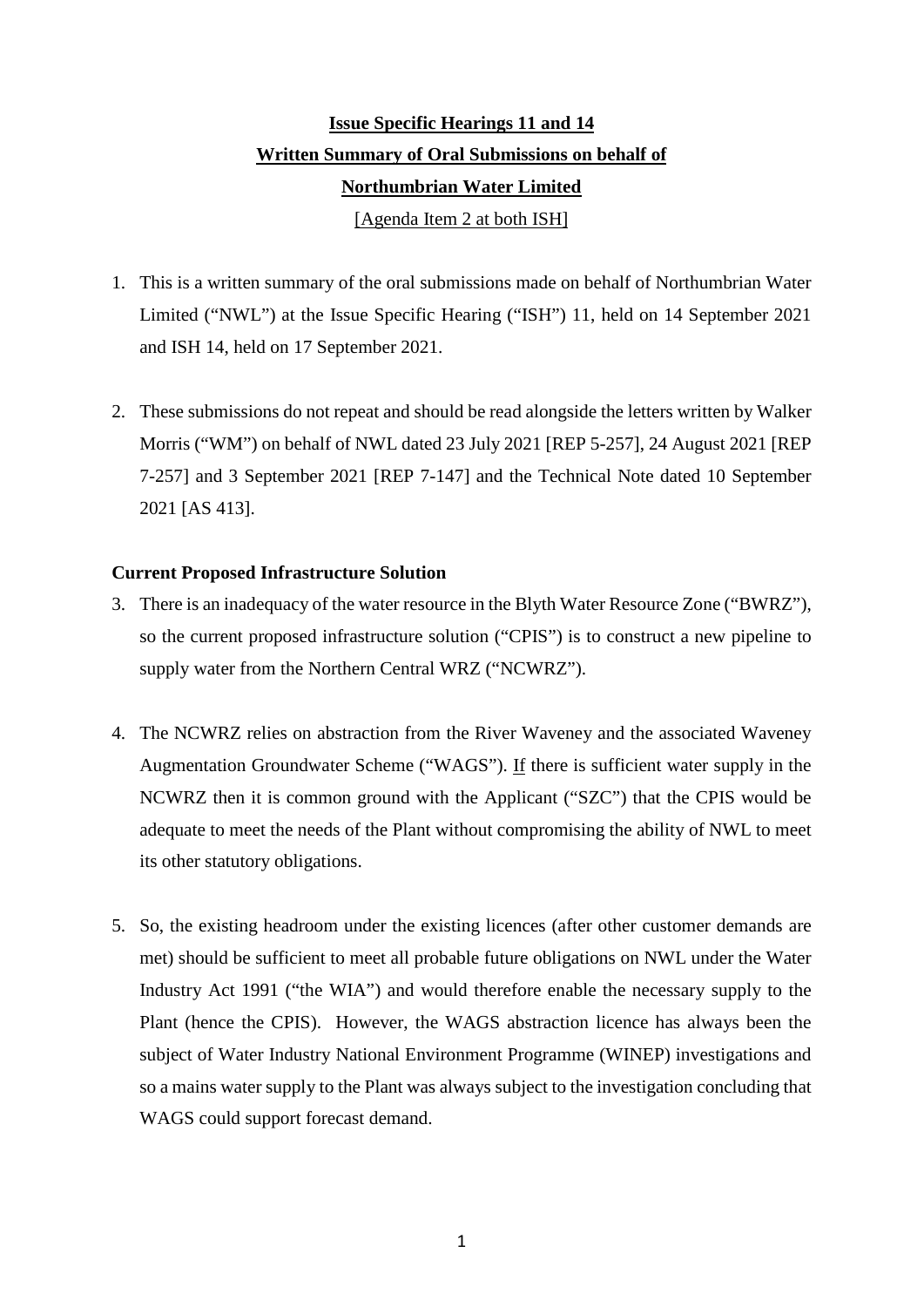- 6. It is also common ground with SZC that the CPIS cannot be secured in time to meet the construction timeline of the Plant, hence the proposed desalination plant at SZC (which would ensure SZC could be constructed and if necessary operated (see SZC oral submissions<sup>1</sup>) without drawing on the NWL Network).
- 7. The general pressure on water supply in this part of East Anglia (categorised by the Environment Agency ("the EA") as a 'seriously water stressed area') is such that the EA is reviewing abstraction licences and the volumes that can be extracted.

## **Recent developments and why further work is required**

- 8. The EA informed NWL (on 26 August  $2021<sup>2</sup>$ ) that a sustainability reduction may be applied to NWL's abstraction licence for the River Waveney (the intended source of supply for the SZC transfer main) and the WAGS abstraction licences. The EA could reduce Essex and Suffolk<sup>3</sup> Water's River Waveney abstraction licence by 60%. The proposed reduction of abstraction volumes in respect of the River Waveney abstraction licence is, therefore, a new matter which NWL, and all other relevant stakeholders, were previously unaware of.
- 9. This situation means NWL cannot be confident that there will be sufficient water resource in the WRZs to allow it to meet its statutory obligations and the requirements of the CSZC Plant.
- 10. If the water resource in the NCWRZ is inadequate, there are as yet no other plans which need to be realistic and deliverable - to meet the needs of the Plant. Moreover, if the ability to abstract from the River Waveney were to be capped, there are very few other sources of water available to NWL. Accordingly, NWL would require significant capital projects such as (for instance) a desalination plant, or sewerage effluent reuse plant, to meet anticipated future demand.

.

<sup>&</sup>lt;sup>1</sup> It is no part of NWL's case to suggest that the desalination plant would be required for the operation of the Plant. Mr Rhodes, on behalf of SZC, made it clear that only a temporary desalination plan has been applied for, but it was acknowledged that a permanent plant would be technically possible and also stated on behalf of the Applicant that whilst a permanent plant would require an application and assessment etc, SZC considered that the retention of the plant during the operational phase would not give rise to significant environmental effects (on the basis of the work done to assess the temporary plant).

<sup>&</sup>lt;sup>2</sup> Appendix 2 of WM letter dated 3/9/21 [REP 7-147].

<sup>&</sup>lt;sup>3</sup> NWL trades locally as Essex and Suffolk Water.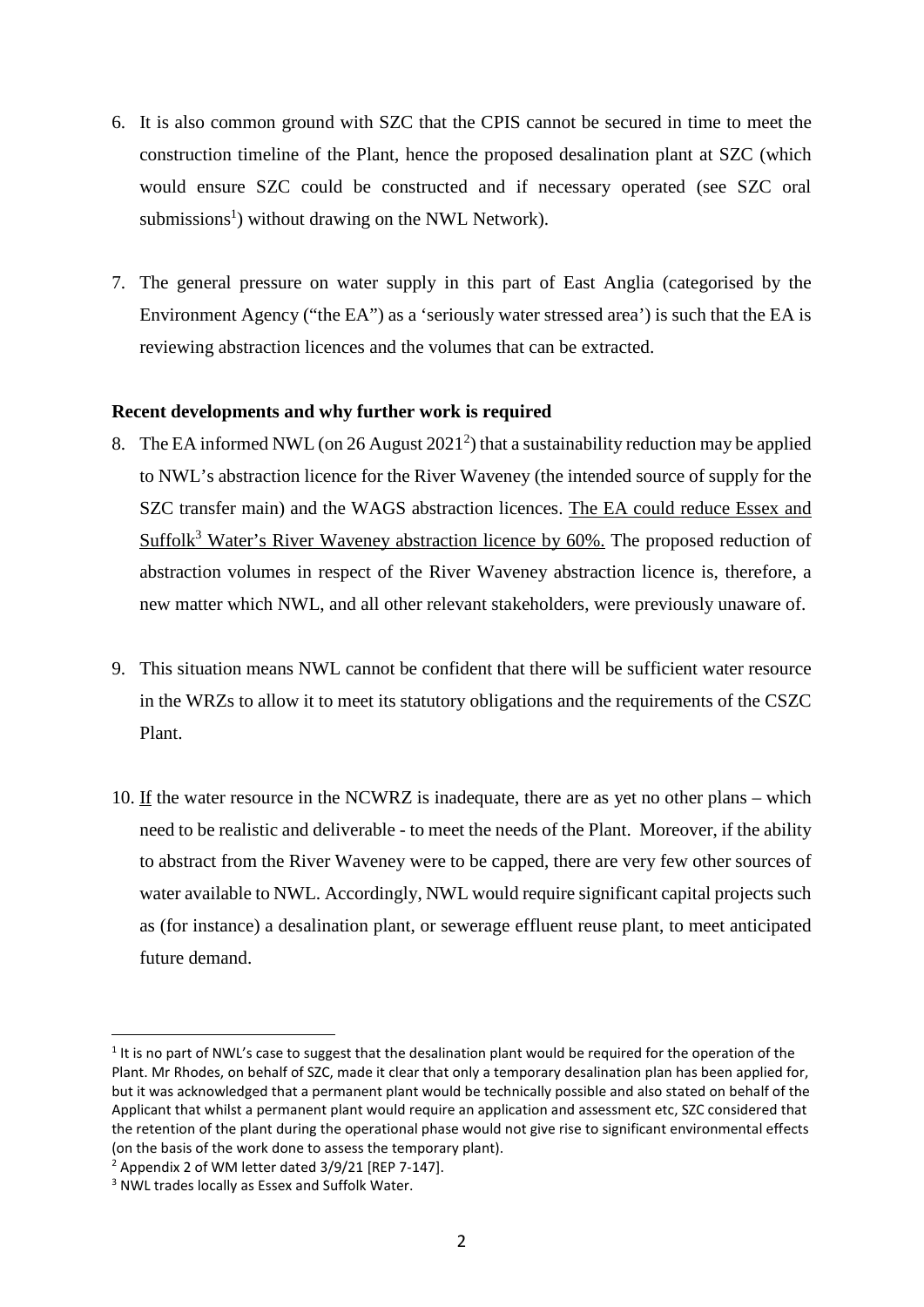- 11. Therefore, as explained in NWL's letter dated 3 September 2021 [REP 7-147], there is now a significant risk that NWL will not have sufficient water to supply SZC during both the construction and operational phase of the development, having regard to NWL's statutory duties and the wider water supply demands as established through the Water Resource Management Plan ("WRMP") process.
- 12. NWL has consistently made clear to SZC that any water supply available to the project would be subject to the ongoing Water Industry National Environmental Programme ("WINEP") process. SZC has been aware throughout of the risks which water supply may pose to the successful delivery of the project.
- 13. Further modelling is required to assess the precise quantum of sustainable water supply in the NCWRZ. In the absence of this work being fully completed, NWL considers there is a material and significant risk that it may not be able to supply any water, or related infrastructure, to SZC until after NWL's regulatory plans are approved.
- 14. The consequence of all of the above matters, taken together, is that depending on the final outcome of NWL's WINEP investigations, if there is insufficient headroom to supply SZC, NWL will be unable to confirm that it is in a position to supply any water to SZC at any stage of the project's lifecycle, pending options appraisal and then approval by Defra, the EA and Ofwat of NWL's PR24 (Price Review 24) Business Plan plans (part of the WRMP 2024 process). This regulatory approval process is unlikely to complete until Spring 2024. Once funding for a capital project has been approved, NWL would undertake detailed feasibility of scheme(s), including matters such as the need to acquire land and obtain planning permission etc.
- 15. Accordingly, NWL respectfully requests that the ExA schedules a further hearing to consider water supply matters in more detail, once additional technical information is available. It is anticipated that the modelling by Wood Consultants commissioned by NWL will now be ready by 30 September 2021. The EA's position is that it then needs c.2 weeks to provide likely indicative new annual licensed quantities for NWL's abstraction licences. As Mr Robinson explained at ISH11, once NWL has the report from Wood Consultants, it will also undertake additional modelling work to confirm the impact on deployable output. Providing that the EA agree with the output of the report from Wood Consultants, NWL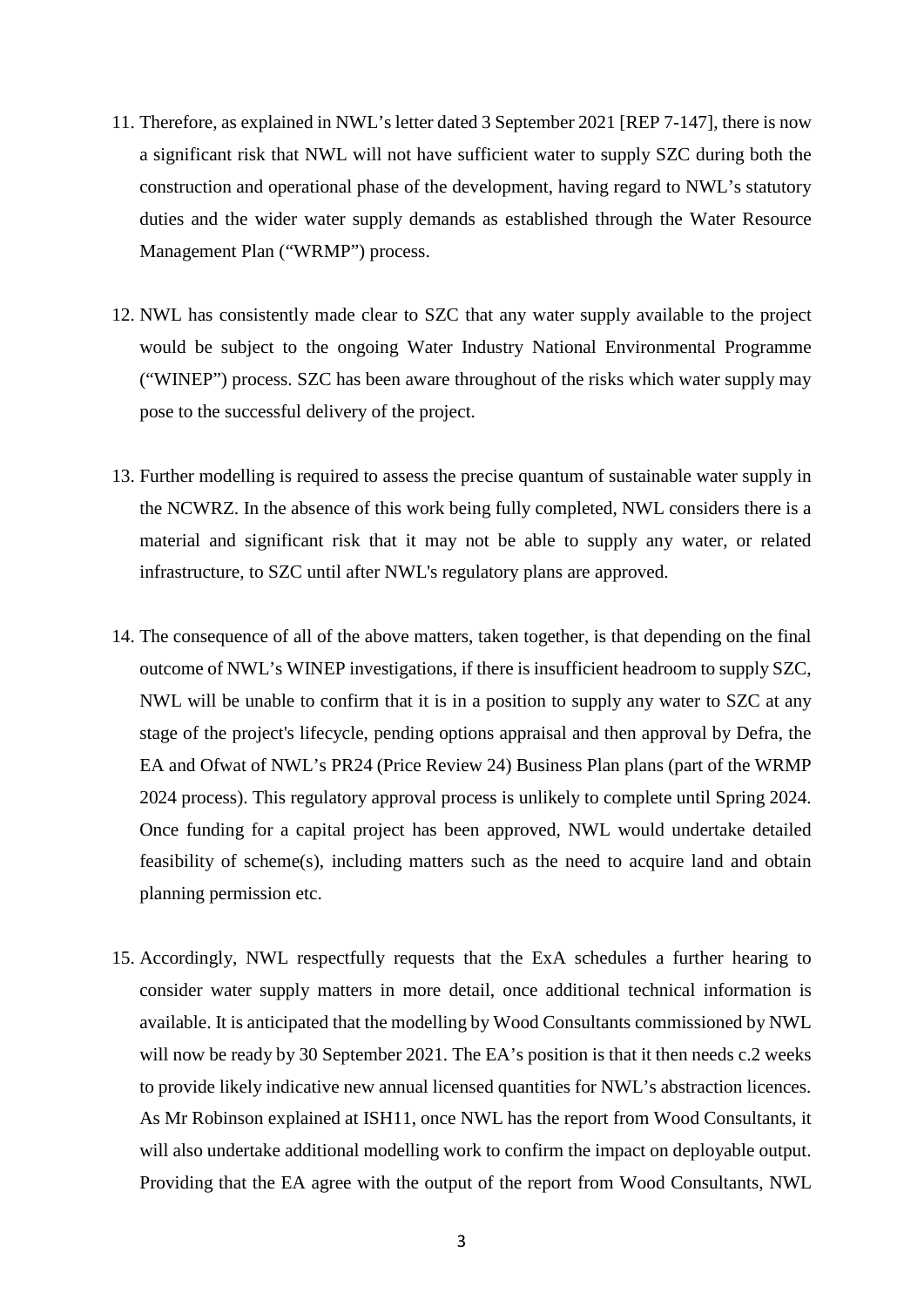expects that it will have reached a position on whether there will be sufficient capacity to supply SZC, within two weeks of the Wood Report being received by NWL. If the EA does not agree with the proposed annual licence numbers, then further work will be required and NWL will not be able to confirm its position. Therefore, subject to the EA's position, the further modelling work currently being undertaken will enable NWL to know the likely impact on the supply surplus in the NCWRZ and whether SZC will be able to be provided with the required water supply without having to deliver new supply schemes.

#### **The need for Grampian-type conditions/restrictions in the DCO**

- 16. As explained at ISH 11 and 14, constructive discussions with SZC have taken place and are continuing. In light of SZC making clear that it will incorporate protective provisions in the DCO [Part 10 of Schedule 18] to ensure that SZC will not serve notice on NWL pursuant to s.41, s.45 and s.52 of the WIA, unless otherwise agreed by NWL in its absolute discretion, NWL considers that, subject to the detailed drafting proposed (yet to be finalised but the subject of productive negotiation), the proposed protective provisions avoid the need for Grampian-type conditions/restrictions to be incorporated in the DCO (as previously sought by NWL, see for example the WM letter dated 3 September 2021).
- 17. The inherent uncertainty in terms of water supply that exists reinforces why it is imperative to ensure that SZC comes forward in tandem with, and in a timescale consistent with, the provision of necessary water infrastructure.
- 18. The inclusion of the protective provisions makes a material difference to the position from NWL's perspective, given the distinctions that exist under the WIA in relation to domestic and non-domestic supply. At ISH11, SZC undertook to provide a written note on the operation and application of the relevant parts of the WIA (and the relationship of the WIA to the Water Framework Directive). As Mr Philpot QC stated, this explanation of the statutory regime ought to be uncontentious and therefore NWL does not seek, at this stage, to undertake the same exercise separately. Rather than seek to duplicate matters, once the note is disclosed to the ExA, NWL will confirm its agreement with the content in so far as it is possible to do so and, in the event of any material difference (for instance, in terms of interpretation, construction, or effect), NWL will set out any disagreement in a note. At this stage therefore (at ISH 11/14) a brief outline of the main distinctions is sufficient (see further below).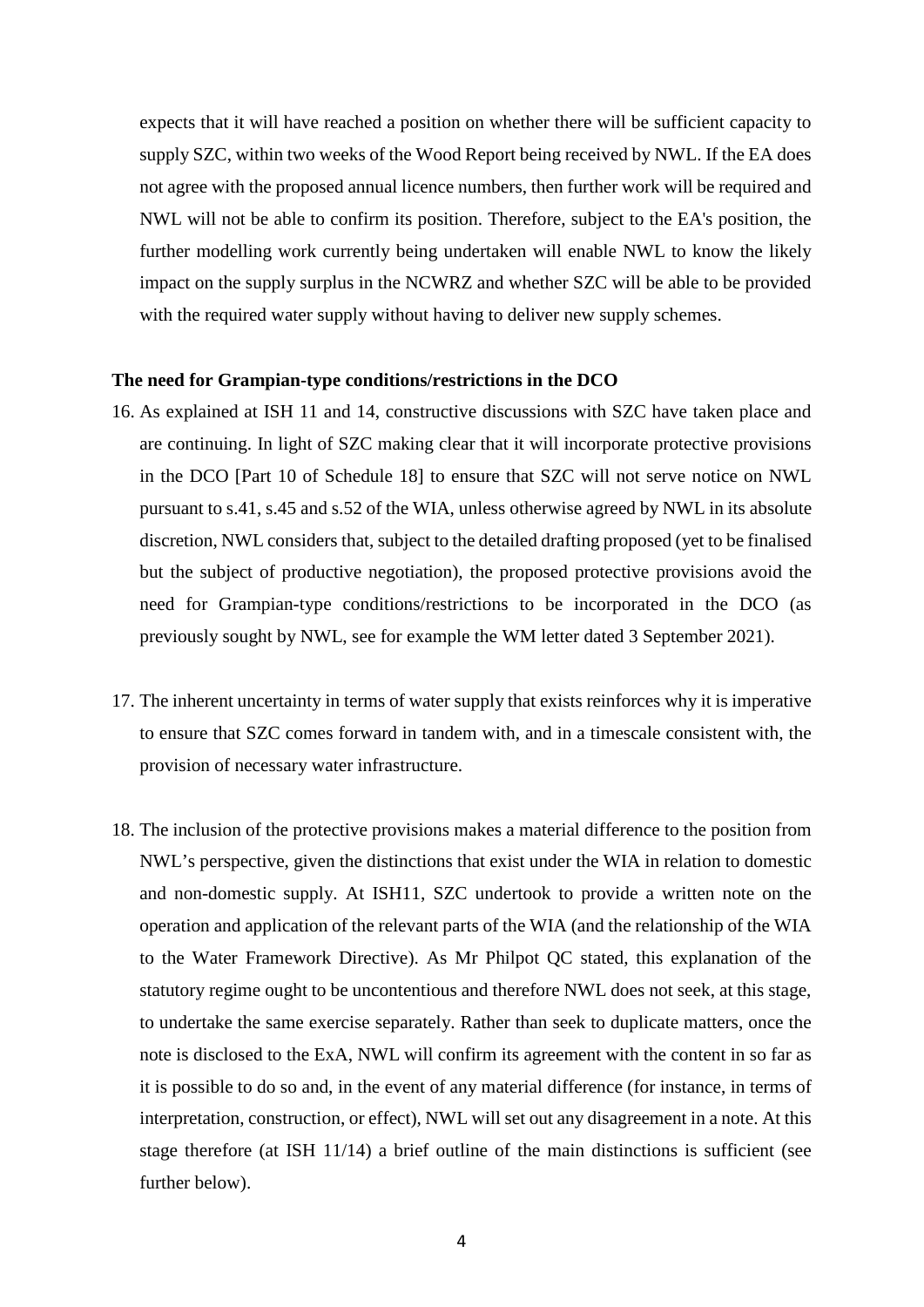## Outline of distinctions between domestic and non-domestic supply

## Domestic

- 19. The provisions of the WIA *compel* statutory undertakers to provide both new infrastructure and water supply, for domestic purposes to 'household premises', irrespective of any environmental or capacity issues which may result.
- 20. Given that SZC will require the construction of what will effectively be a temporary 'new town' to house a large number of construction and Plant workers (although SZC's operation is not predominantly a 'domestic' use, as Mr Robinson explained at ISH 14, the water to be provided to the accommodation blocks (at least in part) may fall within the definition of a 'domestic' supply), there is a clear risk that NWL will be compelled to provide not only a new water main [pursuant to s.41] (irrespective of any environmental consequences arising from its construction) but supply the water itself pursuant to s.45 and s.52 (irrespective of any capacity restriction) for domestic purposes, if the DCO does not adequately address the issue. Having to supply any domestic needs presents a critical risk to NWL's ability to serve the needs of its existing customers in the absence of additional infrastructure.
- 21. It will be apparent from the above that the WIA does not adequately address a situation where new development is proposed in an area of inadequate infrastructure or capacity and where the rights granted by the Act are inconsistent with the ability to meet those rights. In the present case, NWL is therefore concerned that there may be a 'disconnect' between the phasing of the proposed development and the ability to supply adequate water to it.
- 22. Prior to ISH 11, SZC had indicated an intention to requisition a main pursuant to s.41 of the WIA. As set out above, SZC has now made clear that it will incorporate protective provisions in the DCO [Part 10 of Schedule 18] to ensure that SZC will not serve notice on NWL pursuant to s.41, s.45 and s.52 of the WIA, unless otherwise agreed by NWL in its absolute discretion. On that basis, NWL considers that, subject to the detailed drafting proposed, (yet to be finalised but the subject of productive negotiation), the concerns outlined at ISH11 in relation to domestic supply are readily capable of resolution by the mechanism proposed and, if incorporated in the DCO, would avoid the need for Grampiantype conditions/restrictions (as previously sought by NWL, see for example the WM letter dated 3 September 2021).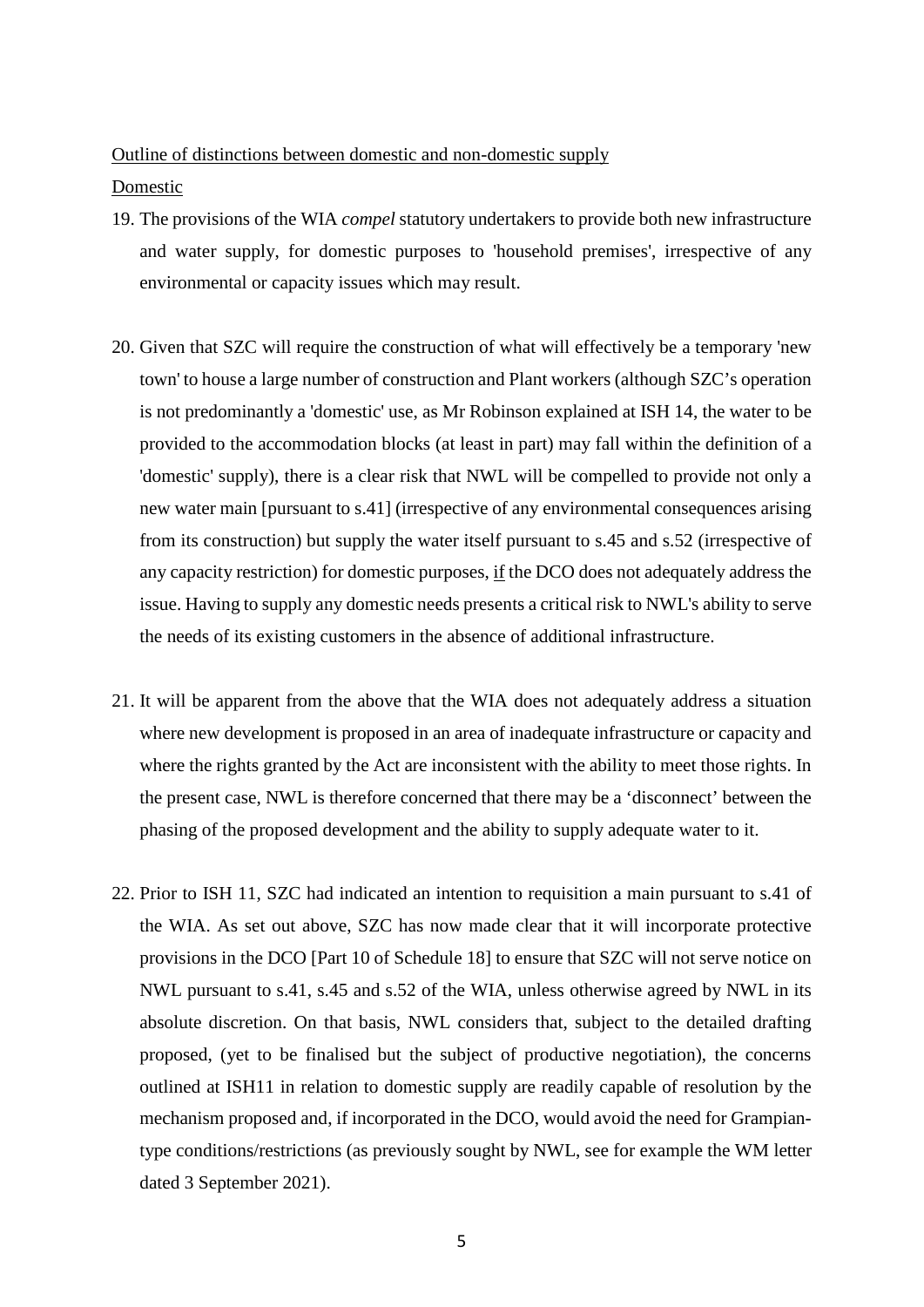23. With respect to domestic water supplies, it is imperative that NWL is provided with protection at the planning stage (by way of suitable wording within the DCO itself) to ensure that the statutory provisions in the WIA do not compel NWL to provide either infrastructure or water which would be environmentally unsustainable and/or result in capacity shortfalls for existing customers.

#### Commercial (non-domestic supply)

- 24. In summary, by virtue of s.55(3) of the WIA, a water undertaker can refuse to supply water for a non-domestic use in 2 circumstances:
	- 24.1. If, in order to meet its existing obligations to supply water for domestic or other purposes, together with its probable future obligations to supply buildings with water for domestic purposes, the water undertaker would incur unreasonable expenditure in carrying out such works; or
	- 24.2. If such supply would put at risk the ability of the water undertaker to meet existing or probable future obligations.
- 25. As noted by Mr Philpot QC on behalf of SZC at ISH11, s.56 of the WIA provides for a dispute mechanism, in relation to a refusal by a water undertaker to supply water for nondomestic uses pursuant to s.55(3) of the WIA.
- 26. At this juncture, by virtue of the statutory scheme and in particular s.55(3), unless NWL is confident that it can meet all its statutory duties now and all "probable future obligations" with existing infrastructure, or without having to incur "unreasonable expenditure" to meet those obligations, NWL cannot commit to entering into a s.55 Agreement to supply water and infrastructure for non-domestic purposes to SZC. To do so would lead to direct conflict with NWL's statutory duties.
- 27. Those duties include the duty arising by virtue of s.37 of the WIA, under which NWL has a statutory duty to develop and maintain an efficient and economical system of water supply in its area, and to make arrangements for providing supplies of water to premises in its area and persons who demand them. The mechanism for delivery of this is the Water Resources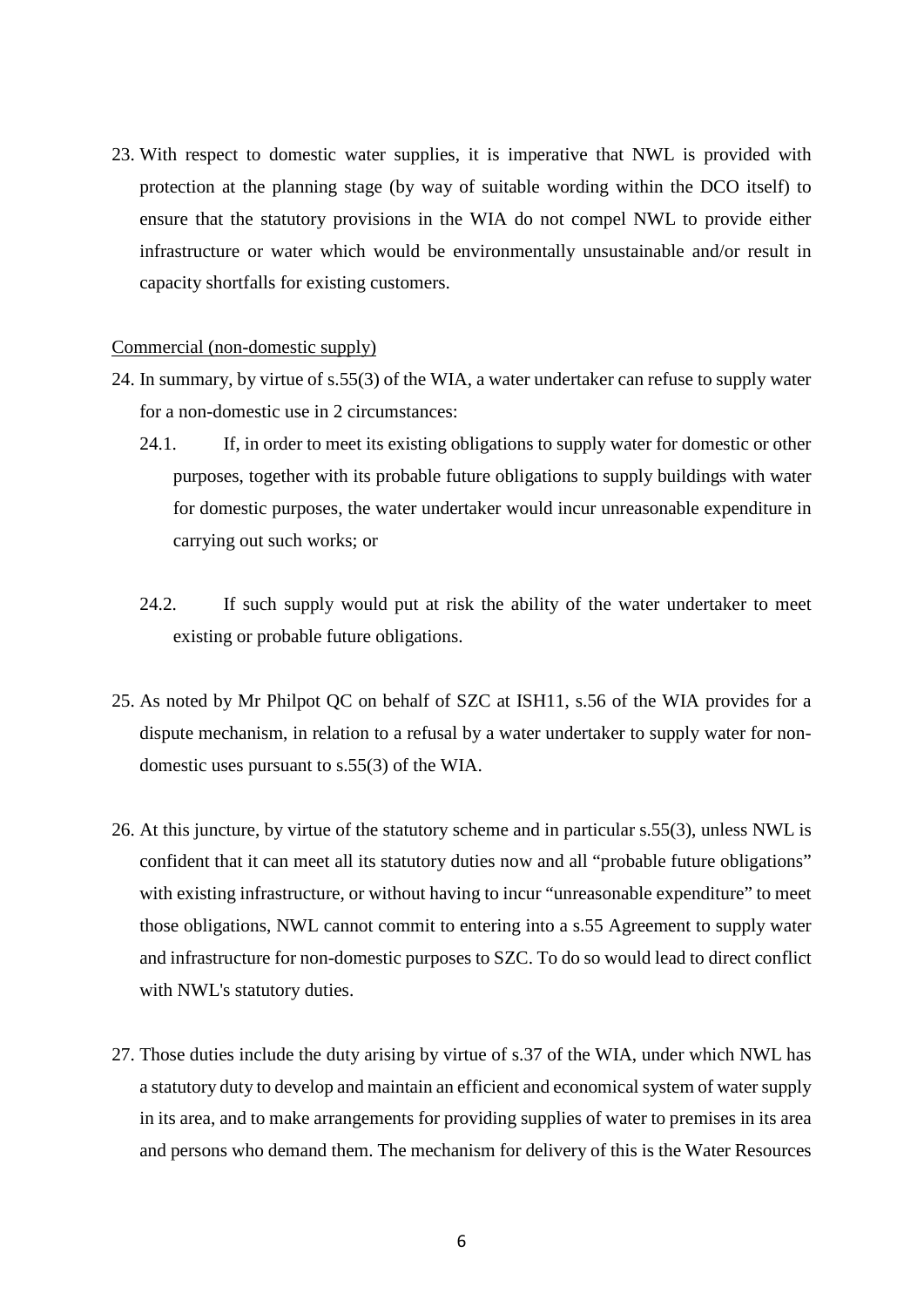Management Plan ("WRMP"), which AMP7 WINEP forms a part of (see the NWL Technical Note [AS 413]).

- 28. The WRMP is critical to both the delivery and funding of infrastructure to meet the needs of NWL's existing customers and the needs of future customers, both domestic and commercial. Where a significant future water supply demand arises, which has not been taken into account during the WRMP process, the ability of NWL (or any other statutory undertaker) to economically provide for additional infrastructure/capacity may be compromised. This may result in materially increased costs falling upon existing customers to fund new or amended schemes which do not meet the objectives of efficient and economic water supply, effectively in breach of NWL's statutory duty pursuant to s.37 of the WIA.
- 29. At ISH14, it was explained in outline that the proposed protective provisions to be incorporated in the DCO at Schedule 18, also set out the mechanism under, and the circumstances in, which a supply of potable water to SZC would be provided.
- 30. NWL informed the ExA at ISH14 that it had provided SZC with a short statement summarising NWL's position<sup>4</sup> in light of the progress in negotiations on the DCO amendments but that rather than read it at ISH14, the statement would be included in this written summary:

"NWL is committed to working with SZC Co. to develop the terms of a supply agreement under section 55 of the Water Industry Act.

The date that NWL can supply the SZC site will be dependent on the outcome of abstraction sustainability investigations which will conclude in September 2021. These investigations will confirm if there is sufficient existing sustainable water resources available to meet forecast customer demand, including that of Sizewell C, or if additional water resources need to be developed.

If additional water resources need to be developed, these will be identified in NWL's draft Water Resources Management Plan 2024 (WRMP24) which will be submitted to Defra in August 2022. The final WRMP24 is unlikely to be approved by Defra prior to August 2023. The funding requirement for new water resource schemes will be included in NWL's Business Plan 2024. This is unlikely to be approved (i.e. deemed acceptable) by Ofwat until 2024.

1

<sup>&</sup>lt;sup>4</sup> And reiterating submissions made at ISH11.